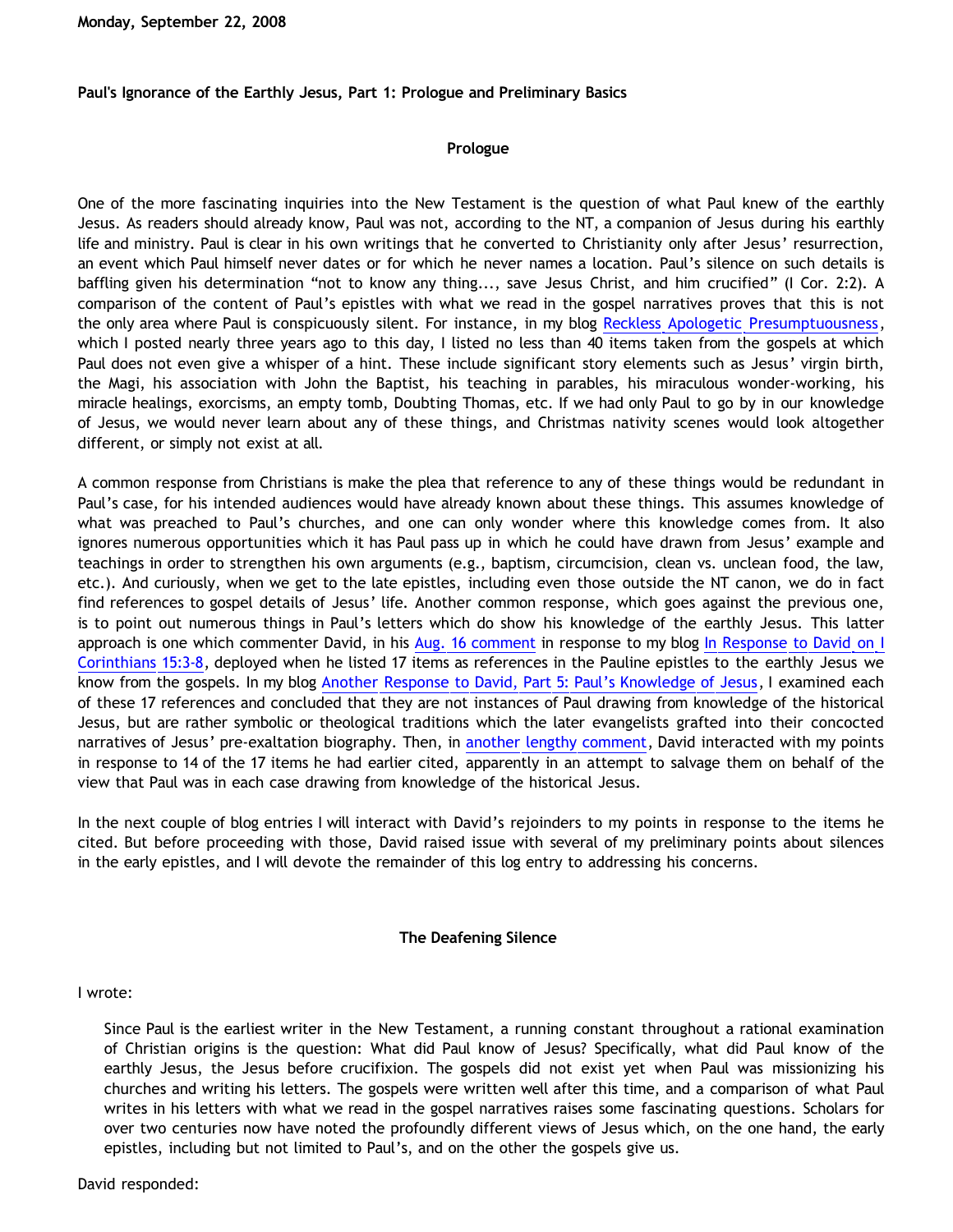I have no problem with asking about what Paul knew of Jesus.

But...

My problem is when we make assertions about his knowledge based solely on lack of evidence.

Yes, I can see that David does have this problem.

I think arguments from silence can be used in tandem with other evidence to support a conclusion, and indeed this is what you have attempted to do.

There's no question that we must be careful when enlisting an argument from silence to support a position. However, as Wells correctly acknowledges:

silence on a topic does not prove ignorance of it; but a writer's silence is surely significant if it extends to matters obviously relevant to what he has chosen to discuss. And if we believe the gospels, there was much in Jesus' biography that would have been relevant to the disputes in which Paul was embroiled. (*The Historical Evidence For Jesus*, p. 31. Wells proceeds to identify a number of areas where Paul's silence is thus significant.)

How are we to determine when "silence on a topic" is "significant"? Wells reiterates his point above with an example of his own:

The silence of the early material about so much of what Jesus (according to the later material) said and did, is widely admitted to be something of a problem. Of course, silence does not always imply ignorance. But a book on transport in Cologne which, though written after 1965, made no reference to an underground railway, might reasonably be presumed to have been written in ignorance of the underground then constructed there. In other words, silence on a topic is significant if this silence extends to matters obviously relevant to what the writer has chosen to discuss. (Ibid., p. 218)

Myself no big fan of Wikipedia, I did look up the article on Cologne there and found that even this general article does include a [reference to an underground railway](http://en.wikipedia.org/wiki/Cologne). It even includes a [photograph of one of the subway stations](http://upload.wikimedia.org/wikipedia/en/6/62/Tram_cologne.jpg). So I'm inclined to suppose Wells' example here is positively demonstrative of his point: if a general article on the city of Cologne includes a reference to its underground railway, a book dedicated to transportation in Cologne which fails to make any reference to it, can reasonably be inferred to have been written in ignorance of it.

The apologist for literalist Christianity, however, seeking to defend its dogmas against the potent threat which Paul's blaring silences pose for them, tends toward the stance that Paul's letters to his budding churches are not analogous in their concern for Jesus to a book on transport systems in a historic German capital. But why wouldn' t they be analogous to this? After all, Paul declared that he was "determined not to know anything..., save Jesus Christ, and him crucified" (I Cor. 2:2). And yet, in spite of this determination which Paul stresses, he never gives any indication of *when* Jesus was crucified, *where* he was crucified, or under what circumstances this event had allegedly taken place.

Wells points out:

It is sometimes contended that Paul is silent concerning what the gospels record as Jesus' biography simply because he was writing to people who did not need to be reminded of such matters. But why, then, does he again and again mention his death by crucifixion, with which, in terms of the case, they were equally familiar? And why do his many references to this event nevertheless give no indication of where, when, or under what circumstances it occurred? (*The Historical Evidence For Jesus*, p. 37)

Paul continually refers to Jesus' death and resurrection as the most significant elements in his soteriology. Can we not expect, by the same token on which Paul's silences are dismissed, that his audiences were already familiar with these points?

# **My Overall Approach**

David then sought to reduce my position to a concise syllogism:

Your argument for the Gospels being legendary expansion can be roughly generalized to these premises: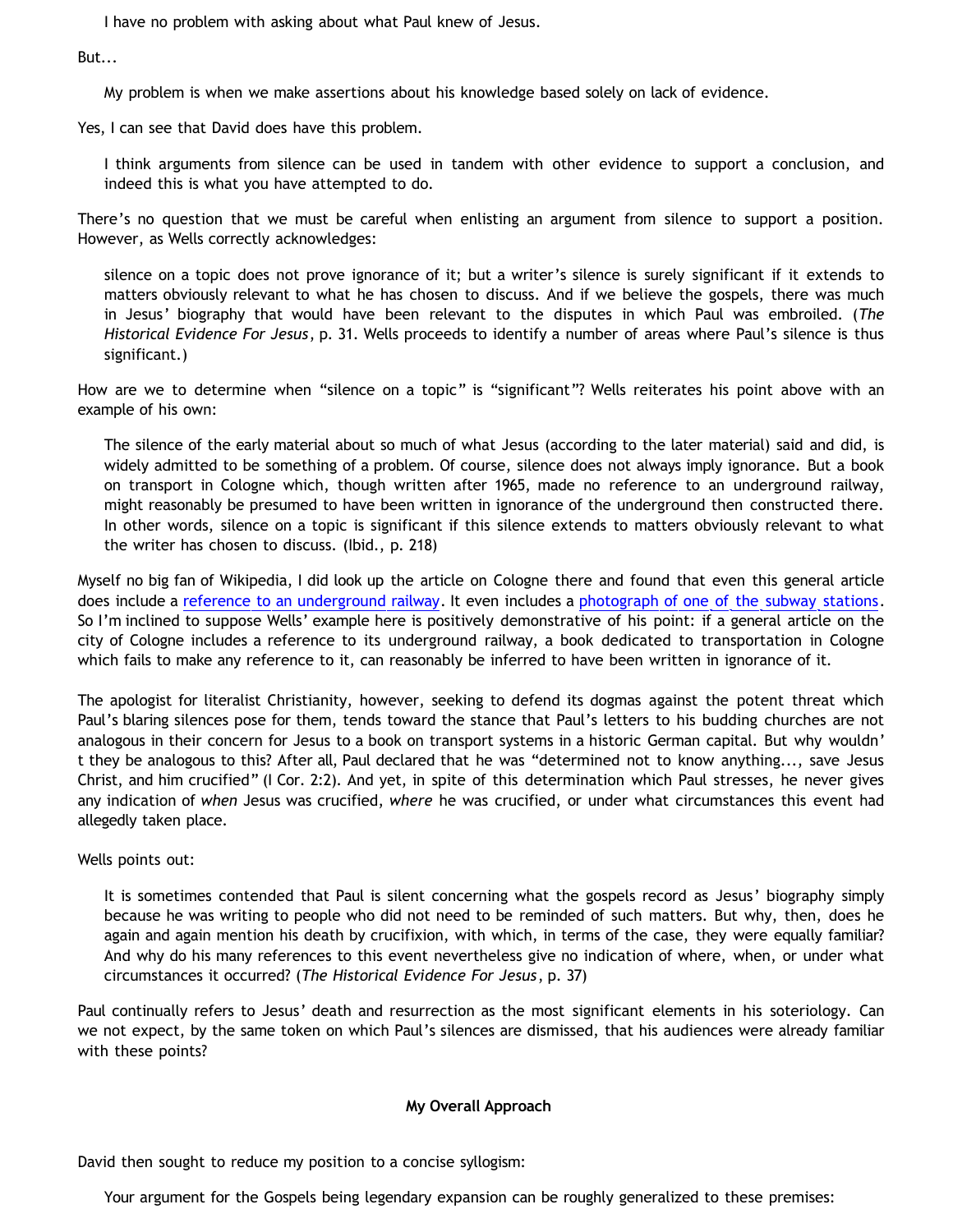P1. The testimony of Paul lacks much of the earthly accounts in the Gospels

P2. The Gospels show internal signs of legendary development

P3. Explanatory power can be derived from pagan mythology to explain some of Paul's ideas about Christ (the Lord's Supper for example)

Roughly generalizing in this manner tends to leave out some key facts. Unfortunately the syllogism given here does not adequately reflect my course of reasoning. If I were to encapsulate it within the confined structure presented here, it would be closer to the following:

P1. Not only do the early NT epistles (not just Paul's) fail to corroborate the later narratives' depictions of Jesus' pre-crucifixion biography, the portrait of Jesus given in the early epistles is incompatible with the portrait of the gospels and later NT books. There are also significant points of disagreement between Paul's letters and the book of Acts.

P2. The gospels show many signs of legendary development, both amongst themselves as well as within the larger context of Christian canonical and non-canonical literature.

P3. Sources for Paul's views of Jesus include recast OT motifs, themes and quotations, the Wisdom literature, as well as Hellenistic culture (including mystery religions), but significantly not the biography of a recently living historical individual.

In connection with my P1, we should be careful to note that the gospels speak of a Jesus who

in the opening decades of the first century, taught and worked miracles, conducted his ministry in Galilee and the died in Jerusalem, and at the behest of the Roman governor Pontius Pilate – all this is what the gospels affirm, and presumably what various traditions on which they drew affirm; but none of it is told of him in the extant Christian epistles which are earlier than the gospels, nor in those documents which are more or less contemporaneous with the gospels but clearly independent of them. This is particularly striking when the behaviour or teaching ascribed to him in the gospels has obvious relevance to the concerns being pursued by the writers of these epistles... It is not just that these epistles are silent on such matters, but that they view Jesus in a quite different way, indeed that their Jesus – a supernatural personage only obscurely on Earth as a man at some unspecified period in the past – is not the same person as the itinerant first-century Galilean preacher whose public activity led to some of the traditions on which the gospels (particularly the first three of them) are based. There is good reason to believe that the Jesus of Paul was constructed largely from musing and reflection on a supernatural 'Wisdom' figure (amply documented in earlier Jewish literature), who sought an abode on Earth but was there rejected, rather than from information concerning a recently deceased historical individual. Altogether, musing and reflection on earlier sacred texts has been – and often still is – a very significant factor in the formation and development of religious ideas. (Wells, *The Jesus Myth*, p. xviii)

In connection with my P2, Earl Doherty points out that

we consistently see the basic form [of the narrative of Jesus' earthly life] in Mark, followed by a pattern of ascending order of detail and sophistication which more or less coincides with the order in which the Gospels were written. This is a dead giveaway that later writers are enlarging on earlier ones... we have one story, with multiple reworkings... Mark, in fact, is simplicity personified throughout his entire Gospel, so his passion story simply conforms to his own writing style. Those later flowery narratives are indeed legend-building, but they are legends that built on Mark's precedent... Mark... contains almost nothing which cannot be traced back to verses in scripture... The best explanation for Mark's "simplicity" is that he was the first fashioner of a basic story. Prior to that initial tale, we face a complete void on any details of the passion of Jesus. ( *Challenging the Verdict*, pp. 167, 173, 181)

In connection with my P3, I again defer to Wells:

The silences of these early epistles are 'baffling' only if it is assumed that their Jesus is the same person as the Jesus of the gospels. The ministry of the latter is... arguably traceable to the career of an itinerant Galilean preacher of the opening decades of the first century; but the Pauline Jesus seems to have a different origin. He may have been to some extend modelled on gods of pagan mystery religions who died and were resurrected, but he clearly owes much more to a particular early Christian interpretation of Jewish Wisdom traditions... It is not in dispute that many religious ideas among Jews and early Christians originated as a result of musing on and extracting hidden meanings from existing sacred and semi-sacred texts. Paul says that "whatever was written in former days" – he has sacred writings in mind – "was written for our instruction"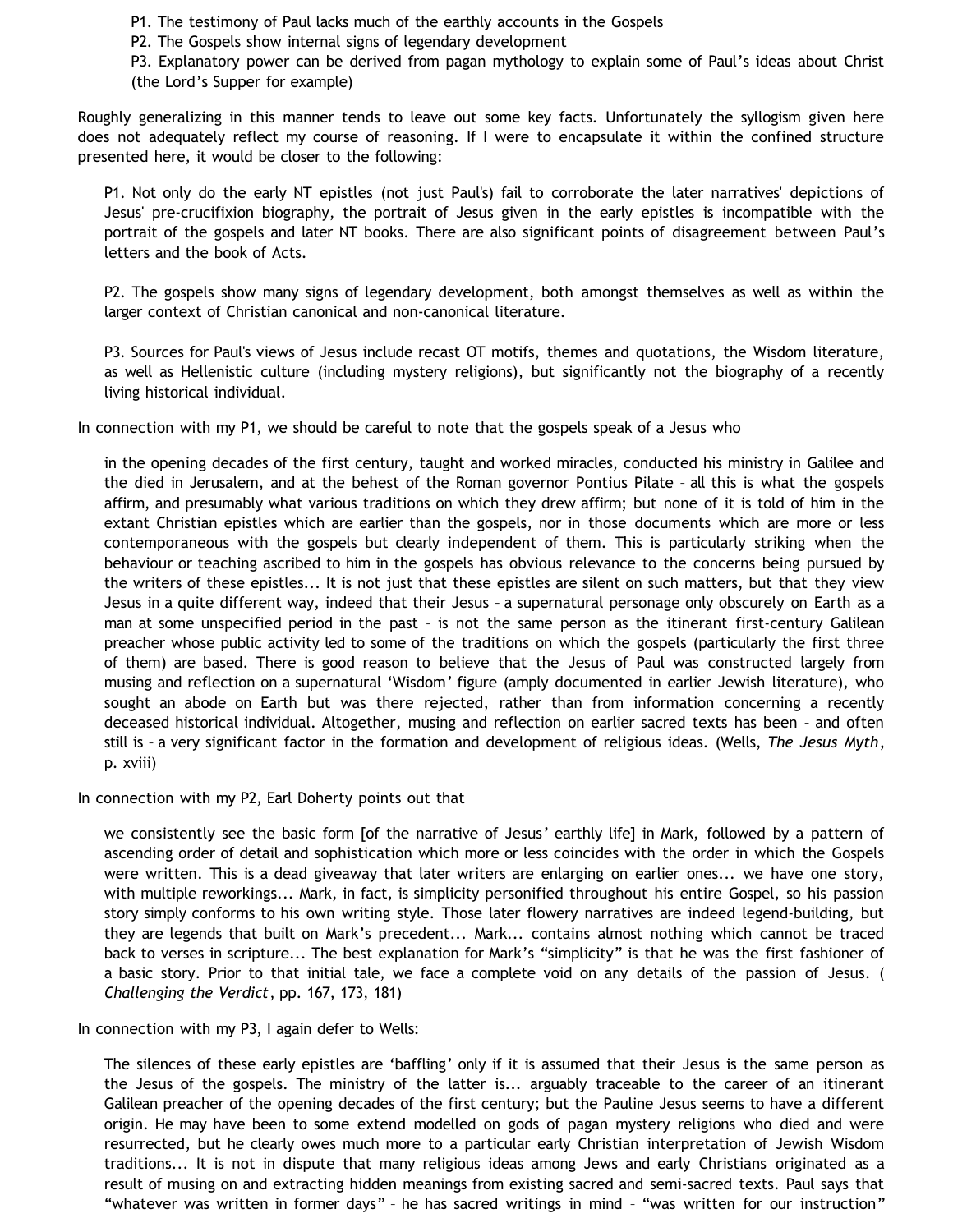(Rom. 15:4). Now there was an ancient Wisdom myth which explained the underlying goodness of creation and also the undeniable evil in it by combining two ideas: that a Wisdom figure stood at God's side and participated as he created the world (Proverbs 8:22-31), and that when Wisdom sought an abode on Earth, mankind refused to accept her, forcing her to wander from one place to another, until finally in despair she returned to heaven:

Wisdom found no place where she might dwell. Then a dwelling place was assigned to her in the heavens. Wisdom went forth to make her dwelling among the children of men, and found no dwelling-place. Wisdom returned to her place and took her seat among the angels. (1 Enoch 42:1-2)

... The influence of Jewish Wisdom literature on Paul is undeniable: statements made about Wisdom in this literature are made of Jesus in the Pauline letters. At 1 Cor. 1:24 Paul actually calls Christ "the power of God and the Wisdom of God"; and Paul's Jesus, like the Jewish Wisdom figure, sought acceptance on Earth, but was rejected, and then returned to heaven. At Coloss. 2:3 we read of "Christ in whom are hid all the treasures of wisdom and knowledge". Like Wisdom, he assisted God in the creation of all things (1 Cor. 8:6). (*The Jesus Myth*, pp. 95-97)

Naturally all these points can be developed, and they have been in the sources which I have cited. Of course (and I know Christians won't like this), the literalist Christian interpretation grants validity to supernaturalism, and not only is there no good reason to do so, there are also numerous reasons why belief in the supernatural is irrational, as I have shown (see for instance my paper [Bahnsen on](http://www.geocities.com/katholon/Bahnsen_Supernatural.htm) ["Knowing the Supernatural"](http://www.geocities.com/katholon/Bahnsen_Supernatural.htm)). This reason alone is sufficient to reject Christianity, but it will take a long time for many people to come to grips with it.

Meanwhile, Christians have told me how improbable Jesus' fulfillment of OT prophecies is. As Christian [Harvey](http://debunkingchristianity.blogspot.com/2008/02/where-is-800-pound-gorilla_25.html?showComment=1205542980000) [Burnett himself put it](http://debunkingchristianity.blogspot.com/2008/02/where-is-800-pound-gorilla_25.html?showComment=1205542980000):

*The chances are 1 in 100,000,000,000,000,000. Which is equivalent to taking as many silver dollars as it would take, and cover the state of Texas with them until it was 2 FEET deep. Then mark ONE Silver Dollar, stir the coins up thoroughly all over the state, put a blindfold on a man, tell him he can travel as far as he wishes wihin the state but he MUST pick out the ONE marked coin... In other words There's NO CHANCE one man could have fulfilled all of these 8 prophecies yet alone the ADDITIONAL 40 in his lifetime with the percision that was done unless HE IS GOD.*

In response to this, [I stated](http://www.geocities.com/katholon/Early_Non-Christian_Testimony.htm):

By making the matter an issue of probability, Harvey undercuts his own position quite severely. Consider the scenario he uses to illustrate the sheer remoteness of the probability he ascribes to Jesus' fulfillment of OT prophecy. If I told Harvey that, under the conditions he describes, I know someone who found the one marked silver dollar in the 100,000,000,000,000,000 coins that buried the state of Texas on the very first draw, would Harvey believe me? According to Harvey's own statement, apparently not, for he insists that "There's NO CHANCE one man could have" done this – either find that one coin, or that "one man could have fulfilled all of these 8 prophecies." It seems that Harvey himself is telling us that this is not to be believed, given the proportions of the stated improbability. It is just a made up story that the guy I know found the coin on the first try. If we grant the astronomical improbability of this happening that Harvey insists we accept, then other explanations become more probable, such as that the story of the guy finding the one marked coin out of 100,000,000,000,000,000 is either mistaken, false, or simply fabricated.

On the one hand, Christians want their supernaturalism, but then they want to play the numbers racket by inflating the odds so much that they blow up right in their faces.

So there are numerous avenues I can pursue here, including the internal evidence, the philosophical, as well as exposure of apologetic absurdities.

### **David's Counterpoints**

David's response to the argument scheme which he attributes to me above was:

R1.1 Paul's intended purpose for the letters is incongruent with the assumption that he "would have" included all known information about Jesus' earthly ministry in addressing his original audience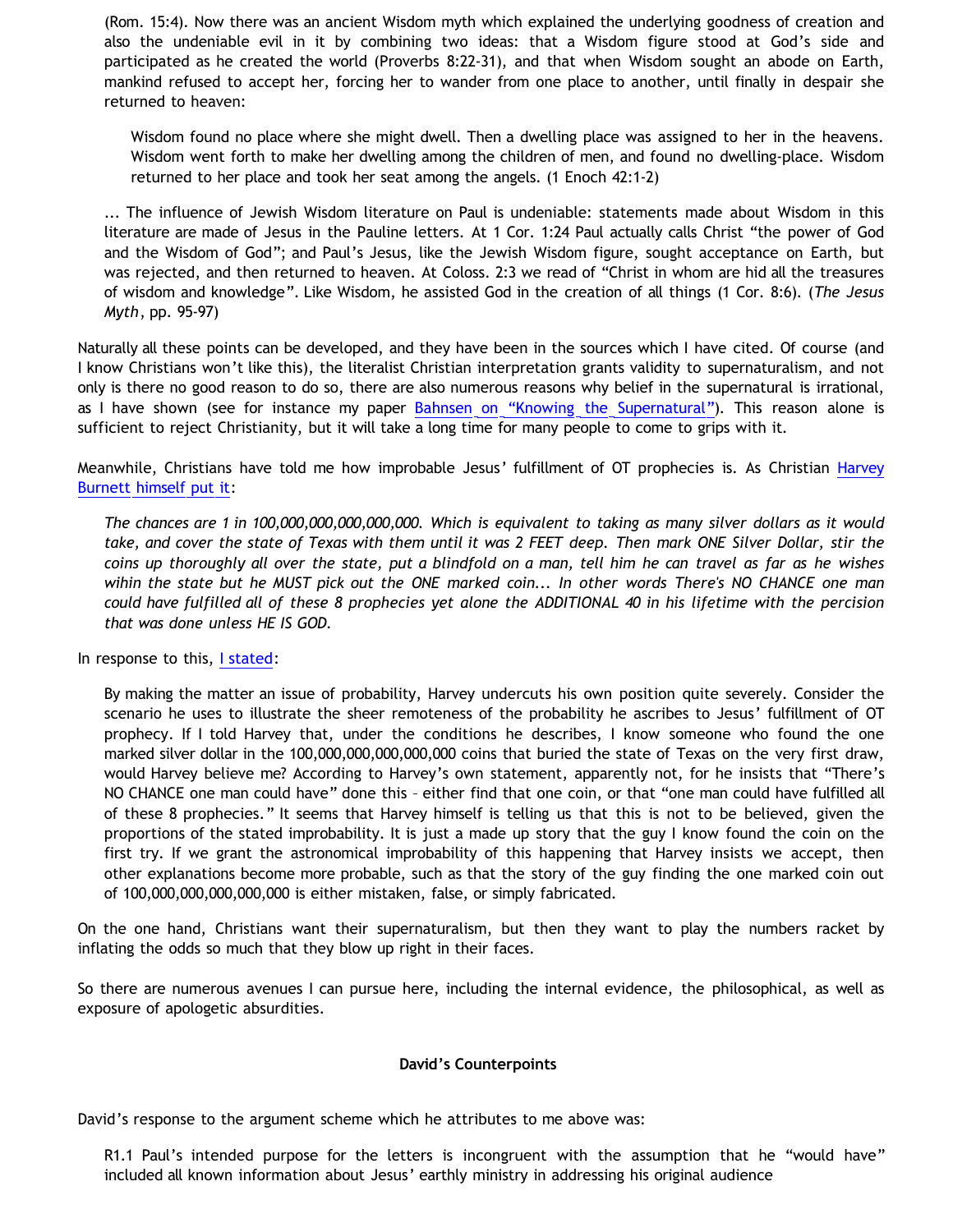I don't think anyone has argued that Paul "would have included *all* known information about Jesus' earthly ministry" had he known it. Even Wells does not claim this, nor do Doherty or Price as far as I can tell. And I certainly do not. Rather, this seems to be an exaggerated construal of a position intended to disgrace the observation that Paul and other early writers are conspicuously ignorant of significant details of the gospel version of Jesus' biography. The fact that these authors fail to include any of these details is most inexplicable if they did have knowledge of it. For instance, when Paul speaks of Jesus being "born of a woman" (Gal. 4:4), he noticeably leaves out the detail, common to both Matthew and Luke, that Jesus was born of a virgin. When Paul speaks about baptism, he does not mention the part about Jesus being baptized by John the Baptist. When he speaks about circumcision and other points of contention over the Law, he does not mention Jesus' conflicts with the Jewish leadership over observance of the law or his defiance of the Sabbath. I could go on, but these examples are sufficient to secure my point.

As have many others, David errs in assuming that the silences in the early epistles are exclusive to Paul. Wells draws the following point on this:

These overall silences by different authors are significant. If Paul alone had written as he did of Jesus, one might just possibly be able to attribute this to some personal idiosyncrasy, but a consistent silence by numerous independent early writers about matters which, had they known of them, they could not but have regarded as relevant to their purposes, cannot be so explained. This very important point has been ignored by most of my critics, who writes as though I base my whole case on the silences of Paul. Characteristic is Ian Wilson, who calls them the "linchpin" of my arguments, and gives no indication that I show such silence to be pervasive throughout all the earliest Christian documents. Wilson admits to "pro-Christian bias" ([*Jesus: The Evidence*], p. 7), and it is amply reflected in the tone of his comments ("Professor Wells and like detractors", who writes "scholarly-looking" books and, with his "likes", seizes on a "ready excuse" to discount significant evidence; pp. 41-43). Having narrowed this issue down to the silences of Paul, Wilson thinks them quite easy to explain: Paul never met the pre-crucifixion Jesus, and "it is therefore hardly to be expected that he would be full of chapter and verse on Jesus's biography" (p. 42). To suggest that Paul is merely 'not full' of such biographical allusions is a gross understatement and a facile way of discounting the significance of his silences... Equally significant is that the silences of the earliest documents is not maintained in epistles written sufficiently late for their authors to have been cognizant of at any rate some elements of the synoptic tradition. We saw this apropos of the way they refer to the Passion (above, pp. 57f); and when we come to 2 Peter, we find "for the first time clear [epistolary] reference to a pre-Passion event in Jesus' life", namely the transfiguration (Thompson, [*Clothed With Christ: The Example and Teaching of Jesus in Romans 12:1-15:13*], p. 43). Thompson adds that this letter is arguably the very latest NT epistle: scholars are now nearly unanimous that it is pseudepigraphical, and many of them date it in the second century. France allows that today, even among evangelical Christians, few would try to defend its Petrine authorship with any enthusiasm ([*Evangelical Anglicans*], p. 51). Outside the canon, 1 Clement, probably as late as the turn of the century, did not know the gospels..., yet specifies mercy, forgiveness, and reciprocity as teachings of Jesus, and says that he warned against causing the elect to stumble; and Ignatius of Antioch tells his fellow Christians that Jesus was born of the virgin Mary, baptized by John, crucified under Pilate and that after resurrection he ate and drank with his followers as a real body. One would look in vain for such specific information in the early epistles... They appear to be unaware not only of the gospels but also of the basic traditions underlying them. The reasonable inference, then, is: either these traditions are entirely legendary, or they refer to a Jesus figure (probably historical) quite different from the Jesus of the earliest documents. (*The Jesus Myth*, pp. 67-68)

Since some later epistles, including both the canonical (yet pseudepigraphical) 2 Peter and the non-canonical epistles of Ignatius, do in fact contain references to the Jesus of the synoptic tradition, it is futile to argue that inclusion of such information goes against the "authorial intent" of the epistolary genre. Paul, for instance, tells us in I Cor. 2:2 that he was "determined not to know anything..., save Jesus Christ, and him crucified." And yet in all his letters where he is frequently speaking of Jesus and his crucifixion or resurrection, he never once mentions when it took place, where it took place, or the circumstances under which it transpired. It is hard to see how *all* these details would lie outside Paul's "authorial intent," given what he indicates regarding his intent. To explain these silences, David seems to be saying that Paul's purpose for his letters is incongruent with the assumption or possibility that he would have included *any* known information about Jesus' life. In the numerous references in Paul's letters to baptism, would it really have been contrary to his "authorial intent" to deliberately remain silent about Jesus' own baptism at the hands of John the Baptist, which according to the gospels inaugurated Jesus' missionary work? When Paul tries to argue his case regarding the Mosaic Law, would it really have been outside his "authorial intent" to make at least some reference to Jesus' teaching on it, as found, for instance, in Matthew's version of the Sermon on the Mount (where, incidentally, Jesus affirms the whole law), or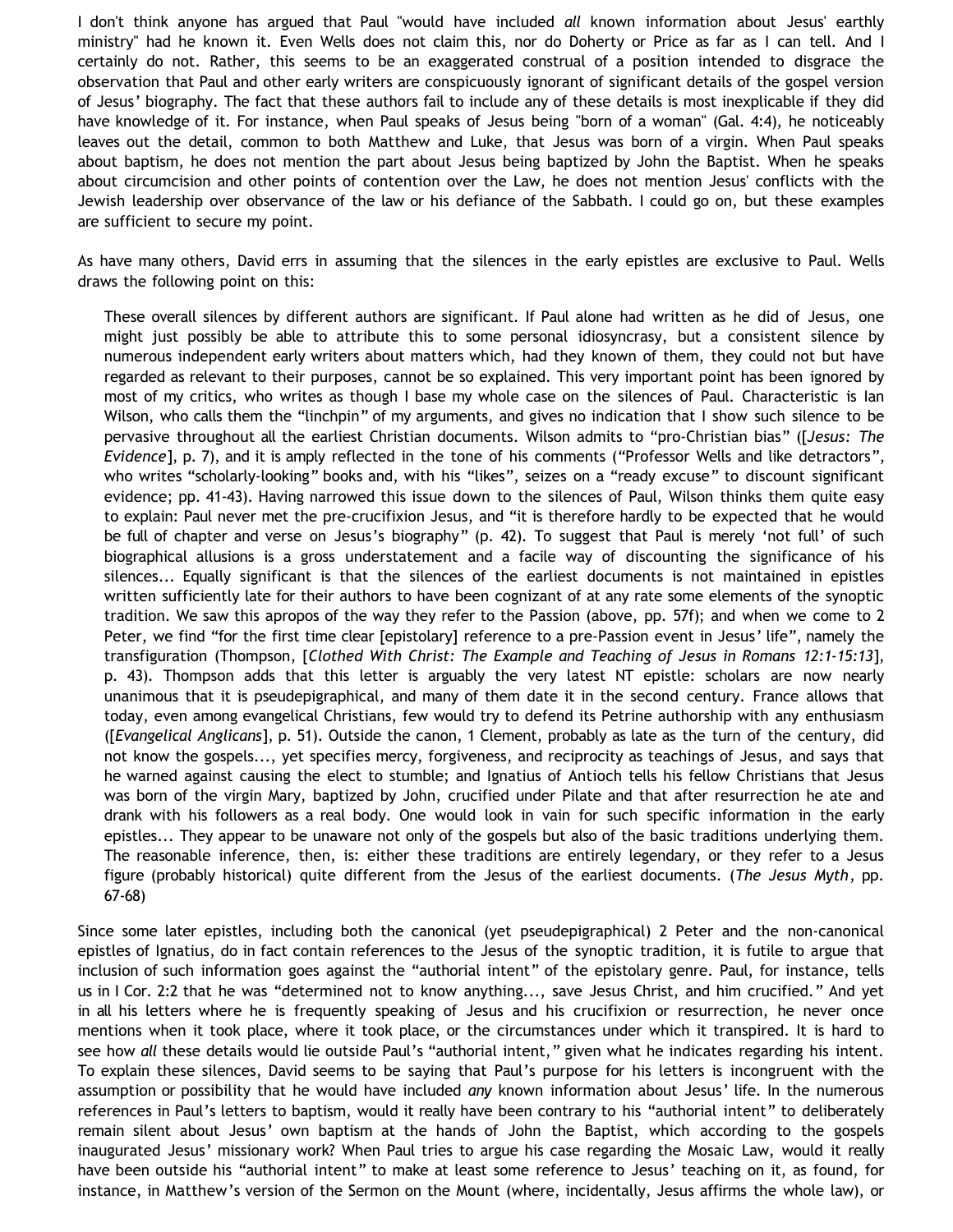Jesus' conflicts with the chief priests (such as in regard to the keeping of the Sabbath)? And when Paul gives certain moral teachings which the gospels attribute to Jesus (I quoted Wells at length documenting numerous examples of this), would it really have been against his "authorial intent" to credit Jesus for these teachings? I've seen no good reason to suppose any of these things would have been contrary to Paul's purposes in his letters, but this is what the prevailing explanation of these silences requires us to believe.

David's response to what he takes as my argument began with the following point:

R1.2 While focusing on the gaps is certainly valid, we must not forget the long list of things Paul does tell us about Jesus

And I've not forgotten this. Indeed, I dedicated [a whole post](http://bahnsenburner.blogspot.com/2008/08/another-response-to-david-part-5-pauls.html) to the claim that Paul did know about the earthly Jesus. And below I strengthen my points in regard to these claims by response to David's attempted counterpoints. In fact, Paul tells us precious little about the earthly Jesus, by comparison with the gospels so little that it is widely admitted by scholars to be a significant problem.

David wrote:

R2.1 Thematic differentiation, telescoping, and selective inclusion do not constitute embellishment but merely demonstrates an authorial intent that has its audience in mind.

Embellishments are readily evident in the canonical versions of Jesus' biography, particularly in the passion sequences, precisely because there are several accounts of it. A side-by-side comparison of these accounts reveals some riveting indications of redaction, embellishment, expansion and modification.

In regard to Mark, the earliest gospel, Wells quotes Telford, who concedes that this gospel

is now widely regarded as the product of a more or less creative editorial process upon diverse and discreet oral (and possibly written) traditions which had circulated for a generation within the primitive Christian communities that transmitted them. (*The Interpretation of Mark*, p. 41; quoted in Wells, *The Jesus Myth*, pp. 257-258)

But apologists for literalist Christianity want the gospel of Mark to be the product of Peter's secretary, who allegedly took dictation at the side of an aged fisherman-turned-apostle, whose memory at a later age must have been supple enough to recount speeches, sermons, prayers, parables and other sayings which the gospel puts into Jesus' mouth. It's always curious to me how apologists for Christianity seem to play fast and loose with the propensities of memory as one gets older. Wells (*The Jesus Myth*, p. 16) quotes Mitton (*Jesus: The Fact Behind the Faith*, p. 70):

for a man of sixty, the events of his life thirty years before, especially outstanding ones such as contact with Jesus must have been, stand out as clearly as yesterday's

So according to this, things which one experienced long ago can be remembered as vividly as something he experienced just earlier today, which – if one's memory of something that happened just the day before is indeed vivid – must be quite reliable. Then there's Geisler and Turek, who in their corny book *I Don't Have Enough Faith to Be an Atheist* tell us (p. 244) that

those of us who are "over the hill" can remember some events from 30 years ago better than those from 30 minutes ago!

Suddenly one's memory of the distant past is actually *better* than one's memory of recent things. Apparently these thought experiments are supposed to inform our knowledge of the ability to remember on the part of those who wrote the gospels. We are expected simply to grant that what we are reading is the product of infallible memories, and discouraged to suppose that perhaps there was some literary construction going on. And even though it is implicitly conceded that sufficient time for a legend to have taken root has passed, at no point are we allowed to entertain the possibility that these authors may have confabulated their experiences of two or three or even more decades before. Meanwhile, apologists tell us that the human mind has been infected with " sin" and that it is untrustworthy in its pursuit of truth when unaided by supernatural revelation, a phenomenon which has yet to be explained. It is never to be considered that a profoundly emotionally stirring experience can grow in intensity and proportion over the years in one's mind as he contemplates it and invests it with cosmic significance. Were I to have such an unquestioningly accurate memory at my age today! I suppose we're expected to take for granted that there was zero chance that Peter could have been afflicted with Alzheimer's in his later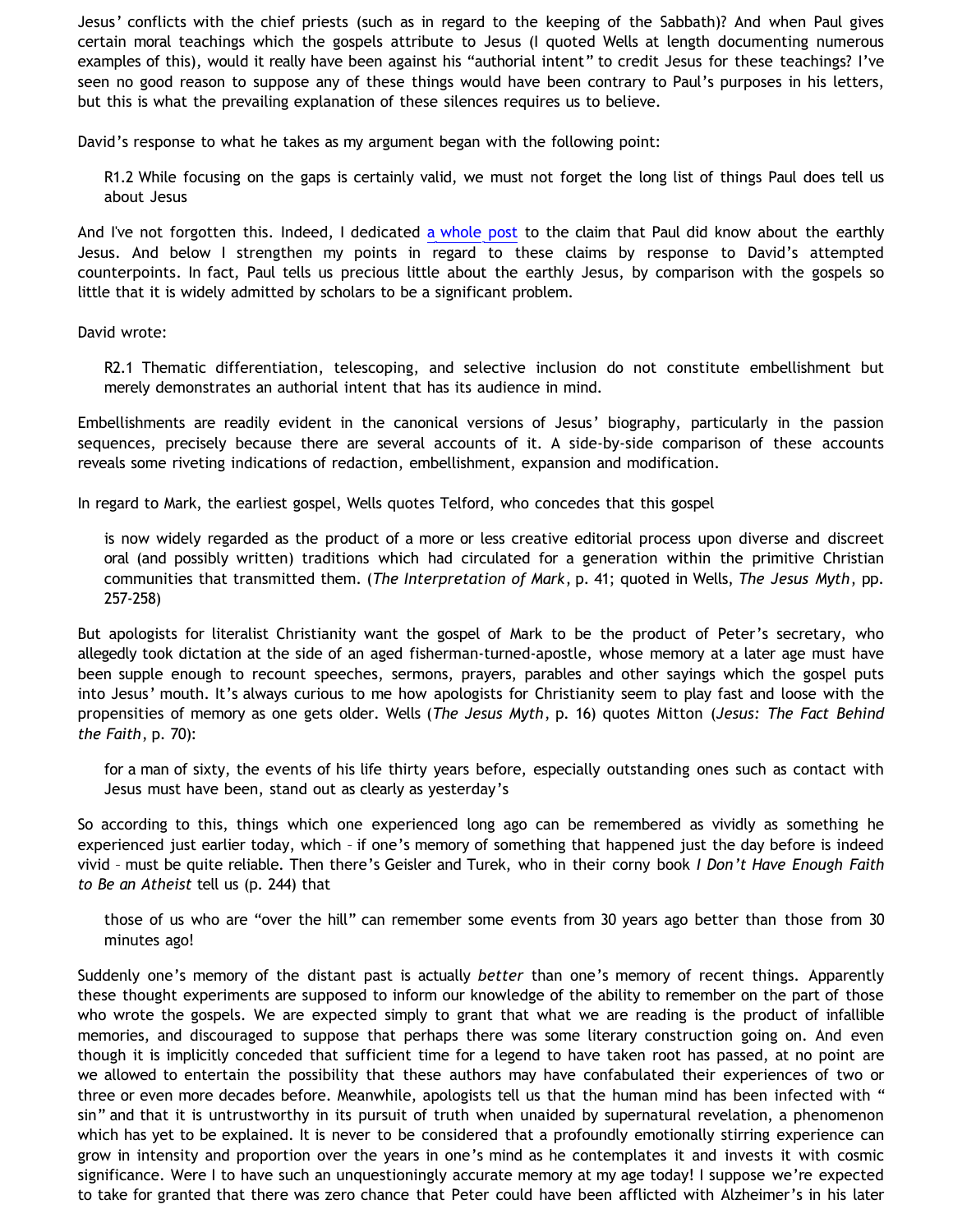years.

Let's get back to reality. The gospels ascribed to Matthew and Luke obviously took the gospel ascribed to Mark as their basic model. Apologetic attempts to dispel this fact quickly encounter their own futility. Observe:

In an appendix in his *The Law* (p. 123), [Christian apologist J.W.] Montgomery quotes an apologist who says that, if the accounts in different gospels of the same transactions were in strict verbal conformity with each other, then "the argument against their credibility would be much stronger", for their testimony would then be exposed as collusive. But any synopsis, where parallel passages are set out in adjacent columns, will show that the first three of the four canonical gospels have passages which are identical, down to the same Greek particles. For instance, Matthew's account, in the material it shares with Mark, is abbreviated and Mark's 11,078 words are represented by 8,555; yet of these 4,230 are identical both in form and in sequence. Goulder gives these figures and adds that the enormous number of identical phrases is not to be explained as being do to the community's good memory of Jesus's teaching, as more than half of such phrases are in the narrative, not the words of Jesus. Goulder and others have also found it significant that the individual pericopes occur very largely in the same order in the synoptics. Wenham (*Redating*, p. 7) notes that within the Galilean ministry there are numerous events and teachings which have no obvious logical or chronological sequence, yet are given in the same order in all three synoptics. As a further example he mentions Mk. 6:14-16:8 and Matthew chapters 14 to 28. Here are seventy items, all in order (except for a minor difference in the way the cleansing of the temple and the cursing of the fig tree are related), "and this in spite of various omissions and additions by one or other evangelist." It is difficult to believe that such correspondence could have arisen without a literary connection – without, that is, the one writer drawing on the work of the other or on a common source. Wenham's remarks carry particular weight because he is anxious to *minimize* the literary dependence of one evangelist upon another, and to argue that each one "writes in the way he habitually teaches" (p. xxi). But even he does not feel able to regard the synoptics as independent editions of primitive oral material. (*The Jesus Legend*, pp. 95-96).

# David wrote:

Each Gospel had a clearly different intended audience, and thus includes different relevant content respectively.

This is misleading. While it may be the case that the authors of the gospels had different intended audiences in mind, it would not follow from this supposition that the *general* intent of their writing was different. It's undeniable that each gospel is intended to depict the public life and passion of the earthly Jesus, while Paul's letters are clearly intended to lay out proper Christian teaching on the topics they address. These are not incompatible intents lacking any and all possibility of overlap. On the contrary, if – as the gospels claim – Jesus during his earthly life spoke on the kinds of things which Paul's letters address in their attempts to settle disputes, why wouldn't Paul cite Jesus' own teachings and example, if he had known of them?

It really beggars belief that Paul, anxious as he was to inculcate numerous ethical principles (such as 'judge not' and 'practise forgiveness'), knew that Jesus had taught them, yet did not appeal to his authority on such matters. Nor is it believable that both Paul and the Christians who strongly opposed him in an ill-tempered quarrel on the question of obeying or ignoring the Jewish food laws knew yet ignored rulings which, according to the gospels, Jesus had given on the matter. Nor is it plausible that Paul's convictions on the second coming left him indifferent to eschatological statements supposedly made by Jesus which eventually came to be recorded in the gospels. Nor can I accept that what Jesus had supposedly said on all such fundamental issues was of no interest to all other earthly writers either, or simply presupposed by them as known to their readers. It will not do to say that allusions to these matters cannot be expected in epistles; for those written late enough to have known traditions which in due course found their way into the gospels do allude to them. (*The Jesus Legend*, pp. 94-95)

Vague appeals to "authorial intent" or "different intended audiences" are unpersuasive, especially if we're expected to understand with these references that Paul and other early epistle writers were familiar with the earthly Jesus depicted in the gospel narratives. If believers find this so difficult to offer more legitimate explanations for these significant disparities and silences (particularly given Paul's intense concern regarding his own validation as an apostle), why not simply concede that Paul, the earliest writer of the NT, did not know of these things? But if this is conceded, we need to ask why wouldn't he have known of these things, if he were divinely inspired. Or, are we to suppose that he knew of these things, but deliberately refrained from mentioning them in his letters, even though citing them could have greatly supported his position on the matters he addressed?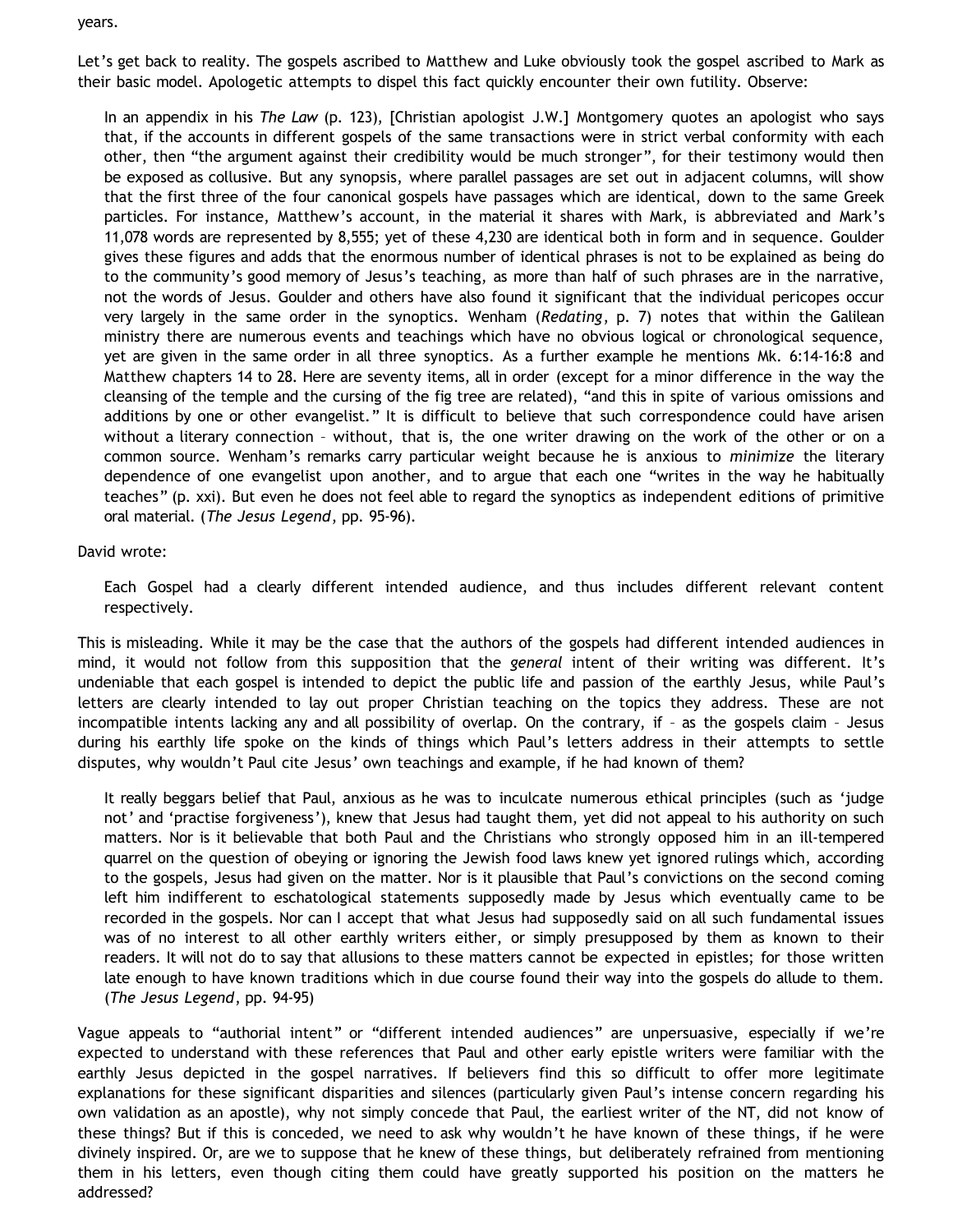Indeed, it should be borne in mind that campaigners for a position may tailor their message to particular audiences, but the overall intent may remain the same from venue to venue, from speech to speech, from pamphlet to pamphlet.

David wrote:

R3.1 Explanatory power cannot be derived from pagan mythology because evidence for such has not been provided.

Here we have but an open denial taking refuge in an argument from ignorance, thus lacking the force of blow it is intended to deliver. That Paul drew on sources other than gospel-like traditions to inform his view of Jesus has already been established above. Paul constructed his views of Jesus by musing and reflecting on sacred literature, including the OT as well as the Jewish Wisdom literature. That having been said, however,

The pagan environment of earliest Christianity also cannot have been unimportant. The classical scholar Dihle allows that many of the features of the pagan mystery cults found their way into Christianity (["The Graeco-Roman Background," in *Jesus in His Time*], p. 13). Some of these cults worshipped a saviour who died a violent death and was then revived or resurrected. Osiris, for instance, is said in very ancient records to have been dismembered, reassembled by Isis and "rejuvenated", i.e., restored to life. Of course there are differences both between the various mystery religions and between them and Pauline Christianity. Yet the Osiris cult and the Eleusinian mysteries were part of Paul's background, and one does not expect a new religion to be absolutely identical with its antecedents. The parallels between some of the relevant Christian and pagan rites and doctrines were certainly close enough to have embarrassed second-century Christians. Justin Martyr, for instance, after describing the institution of the Lord's Supper, as narrated in the gospels, goes on to say: "Which the wicked devils have imitated in the mysteries of Mithra, commanding the same thing to be done. For bread and a cup of water are placed with certain incantation in the mystic rites of one who is being initiated." (*Apology*, I, 66. The Christian cultic meal sometimes consisted of bread and water: see *The Jesus of the Early Christians*, p. 264.) He is not accusing the Mithraists of simply copying, but supposed that evil spirits anticipated Christian truths, as when he noted (in his *Dialogue with Trypho*, 70): " When I hear that Perseus was begotten of a virgin, I understand that the deceiving serpent counterfeited also this." Justin's theory is that the demons knew from the prophets that Christ was to come and what he would be like, and therefore devised such gods as Bacchus, Hercules, Asclepius, and Mithras to resemble him before his time, so that he would seem unimpressive when he did come. That the demons likewise anticipated Christian sacraments (baptism as well as eucharist) is a simple extension of this theory which, as Ramsey notes ([*Beginning to Read the Fathers*], p. 200), was reiterated by later Christian writers. That the Lord's Supper existed before Christianity is clear from 1 Cor. 10:21, where Paul tells the Corinthian flock that they "cannot drink the cup of the Lord and the cup of devils", nor "partake of the table of the Lord and of the table of devils". Pagan gults, then, had their own ritual of 'holy communion', prior to and independent of Christianity. The same is true of the pre-Christian Jews whose views are evidenced in the Dead Sea Scrolls. (*The Jesus Myth*, pp. 99-100)

Denying the existence or influence of cults which centered around worship of Osiris, Mithra and other pagan deities on Christianity simply will not due if we are to conduct a responsible inquiry into Christianity's origins.

# Recall that [I had written:](http://bahnsenburner.blogspot.com/2008/08/another-response-to-david-part-5-pauls.html)

The gospels did not exist yet when Paul was missionizing his churches and writing his letters. The gospels were written well after this time…

# David responded:

Also, "well after this time" is assuming a particular dating for the Gospels - of which arguments are absent while I have presented several for my assumed dating.

Actually, "well after this time" assumes only a *general* (rather than "particular") dating scheme for the gospels. It is pretty much universally accepted that the earliest gospel ("Mark") was written after Paul had written his letters. Of course, Paul did not date his letters, but critics are generally agreed that they were written from as early as about AD 50 to as late as about AD 65. As for when the gospels were written, there is obviously considerable disagreement among scholars on this, some preferring an early date while others seeing later dates as more reasonably plausible. Naturally many Christians are going to want to see the composition of the gospels as early as possible. A common argument for a pre-70 AD date for the composition of the gospel of Mark, for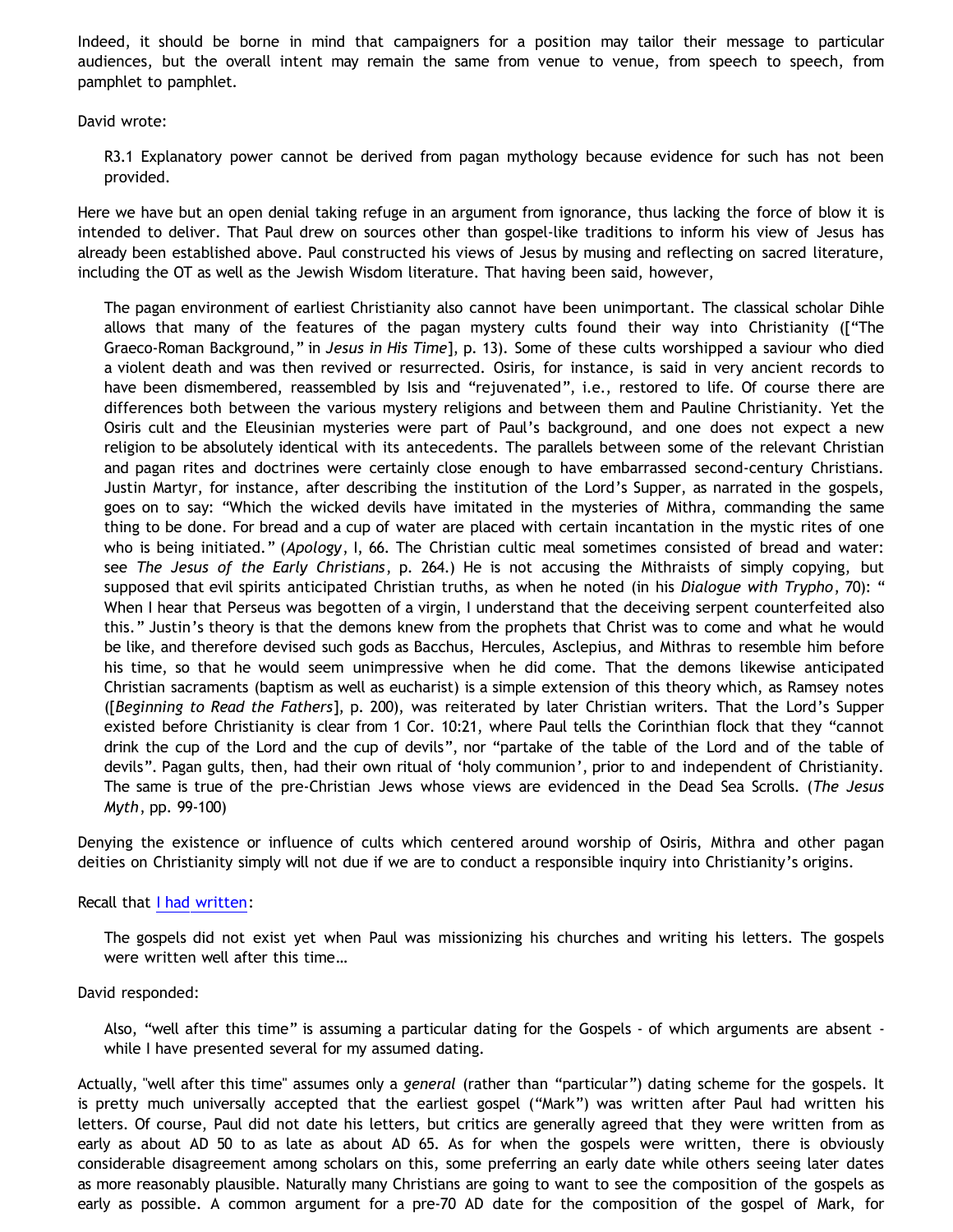instance, rests on an appeal to Papias, who is the source of the claim that Peter dictated his gospel to a secretary named Mark, an unknown personage which Paul never mentions in any of the authentically Pauline epistles (he is mentioned in II Tim. 4:11, but this epistle is unreliable because of its pseudonymity).

Meanwhile, Wells offers plenty of argumentation for dating the gospels post-70 (and some even as late as 90-100) in his book *The Jesus Myth* (cf. pp. 14-49). I see no reason why I need to regurgitate Wells' arguments here.

I wrote:

if they are in fact primitive rudiments which later narrative-constructors adapted in their growing yarn of Jesus' pre-crucifixion life.

David responded:

Well if they are primitive rudiments not based in fact, I do hope you will humor me with an alternate explanation for where they came from (pagan mythology etc.) and provide some concrete evidence with dates.

First of all, neither David nor other Christians have succeeded in demonstrating that the primitive rudiments in question are based in historic facts about the earthly Jesus' life. Simply affirming that the gospels are genuinely historical accounts only begs the question, for this is what Christians are called to prove. Also, I've pointed to several sources (the OT, the Wisdom literature, Hellenistic culture, including mystery cults) from which Paul and other early Christians drew their portrait of the messiah figure they worshipped. The expectation for a messiah had been there all along. It was just a matter of time until inventive zealots started piecing together the puzzle anew to concoct a "fulfillment" of this expectation.

I wrote:

As for whether or not the gospel writers used Paul as a source, this is unclear. However, as I have shown, many of the teachings which Paul gives as his own or as inspired by his interpretation of 'the scriptures' are put into Jesus' mouth in the gospels. This suggests that later writers were using sources that were influenced by Paul, even if they did not mention or credit Paul.

David responded:

Yes if we simply assert that they were "put into Jesus' mouth" instead of the more rhetorically neutral " alleged sayings of Jesus" we can really make the point sound much more convincing. But alas, why must be use such tactics if the argument itself stands as firm as we claim.

Because this is precisely what the later evangelists did when they were constructing their narratives of the earthly Jesus' life: they took from earlier source material, such as teachings which were current in early Christianity (but which had not been supposed to have originated from the earthly Jesus) and put into Jesus' mouth in the context of those narratives in order to stamp them with supreme authority. The opportunity, the motivation and the need were all present by the time the evangelists got down to writing their portraits of the earthly Jesus.

by Dawson Bethrick

Labels: [Christian Legends](http://bahnsenburner.blogspot.com/search/label/Christian%20Legends)

*posted by Bahnsen Burner at [6:00 AM](http://bahnsenburner.blogspot.com/2008/09/pauls-ignorance-of-earthly-jesus-part-1.html)*

### **3 Comments:**

[david](http://www.blogger.com/profile/08071763988772047093) said...

This post has been removed by the author.

[September 27, 2008 11:27 PM](http://bahnsenburner.blogspot.com/2008/09/3757019476807268600)

[david](http://www.blogger.com/profile/08071763988772047093) said...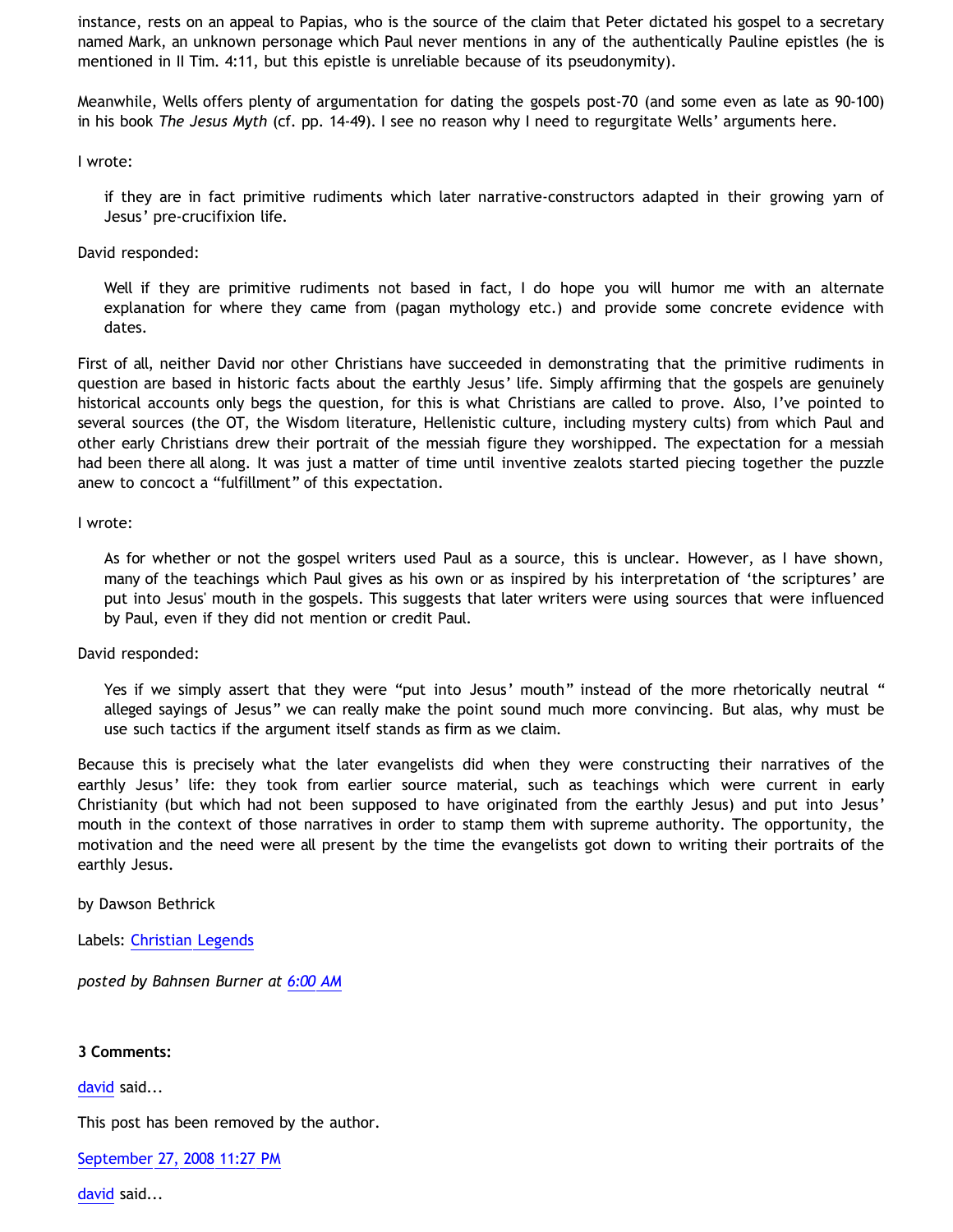Greetings Dawson, hope all is well. I tried to be as brief as I could but you have once again given much to warrant a clarification or response on my part.

Your misinterpretation of 1 Cor 2:2 is baffling, but I'll get to that in a moment. Also, your list was directly compiled from Wells was it not?

Dawson: *A common response from Christians is make the plea that reference to any of these things would be redundant in Paul's case, for his intended audiences would have already known about these things. This assumes knowledge of what was preached to Paul's churches, and one can only wonder where this knowledge comes from.*

Let's compare two promising assumptions (yet again) and judge which is more feasible:

1) Paul continuously and inexplicably references things which to his readers were unknown or unintelligible

2) Paul's audience had sufficient background knowledge with which to read his letters, as the letters themselves would have been written **with the audience's background knowledge in mind**!

As you compose a letter do you take into consideration your recipient's existing knowledge - perhaps from previous letters, conversations, phone calls and text messages? I would assume so. Would you be displeased if someone later acquired a copy of this letter and began hastily assuming that every single detail you didn't explicate must be unbeknownst to your recipient? How could this person who recovered the letter know about any prior interactions between you and the original recipient? "One can only wonder where this knowledge comes from." Of course the answer is this 3rd party could not know for certain, but can only interpret your letter to the best of their abilities using a consistent hermeneutic - the basic rules used to interpret any written document. Which approach do you think would render the most fair and consistent interpretation?

Perhaps one might object, "Sir, I think the author of this letter is deluded, so why should I benefit him with such fairness?" The answer is simple; if you cannot discard your assumptions long enough to examine the letter from the standpoint of sane authorship, then you should probably discard the letter itself. Your assumption has already negated any further conclusions you could have possibly reached; similarly, a further examination of Christianity would prove fruitless with respect to ascertaining the validity of its truth claims given the assumption that its earliest author was deluded.

Judgments about the content of Paul's knowledge are inseparable from an analysis of Paul's coherence with respect to his intended audience. Yet we are asked to believe this about Paul who was raised in a monotheistic worldview and who constantly encouraged churches to refrain from worldly philosophies.

Now a question which lends itself to our discussion: if atheism is true why campaign against Christianity? What difference does it make? We're all going to hit the dust one day, and after that should it matter whether or not a bunch of highly intelligent mammals finally surmised the futility of their own existence? I honestly don't understand what motivates atheists, what about you? Where could such a moral imperative such as "one ought to pursue the truth" originate?

Dawson: *It also ignores numerous opportunities which it has Paul pass up in which he could have drawn from Jesus' example and teachings in order to strengthen his own arguments (e.g., baptism, circumcision, clean vs. unclean food, the law, etc.)*

Consider what constitutes a strong argument to Paul's audience vis-à-vis what constitutes a strong argument to Dawson – are they the same?

Dawson: *I examined each of these 17 references and concluded that they are not instances of Paul drawing from knowledge of the historical Jesus, but are rather symbolic or theological traditions which the later evangelists grafted into their concocted narratives of Jesus' pre-exaltation biography.*

I think you have overstated your case. What you did for the most part was compile questions (but Paul didn't tell us when, where, or how?!) and then reassert the legend theory in some fashion (exactly what we would expect if this were a legend). I will read over your responses again in preparation of my closing statement and address any conclusions you reached during this process.

Dawson: *In the next couple of blog entries I will interact with David's rejoinders to my points in response to the items he cited.*

I am flattered that you consider my responses to be sharp and witty. ;)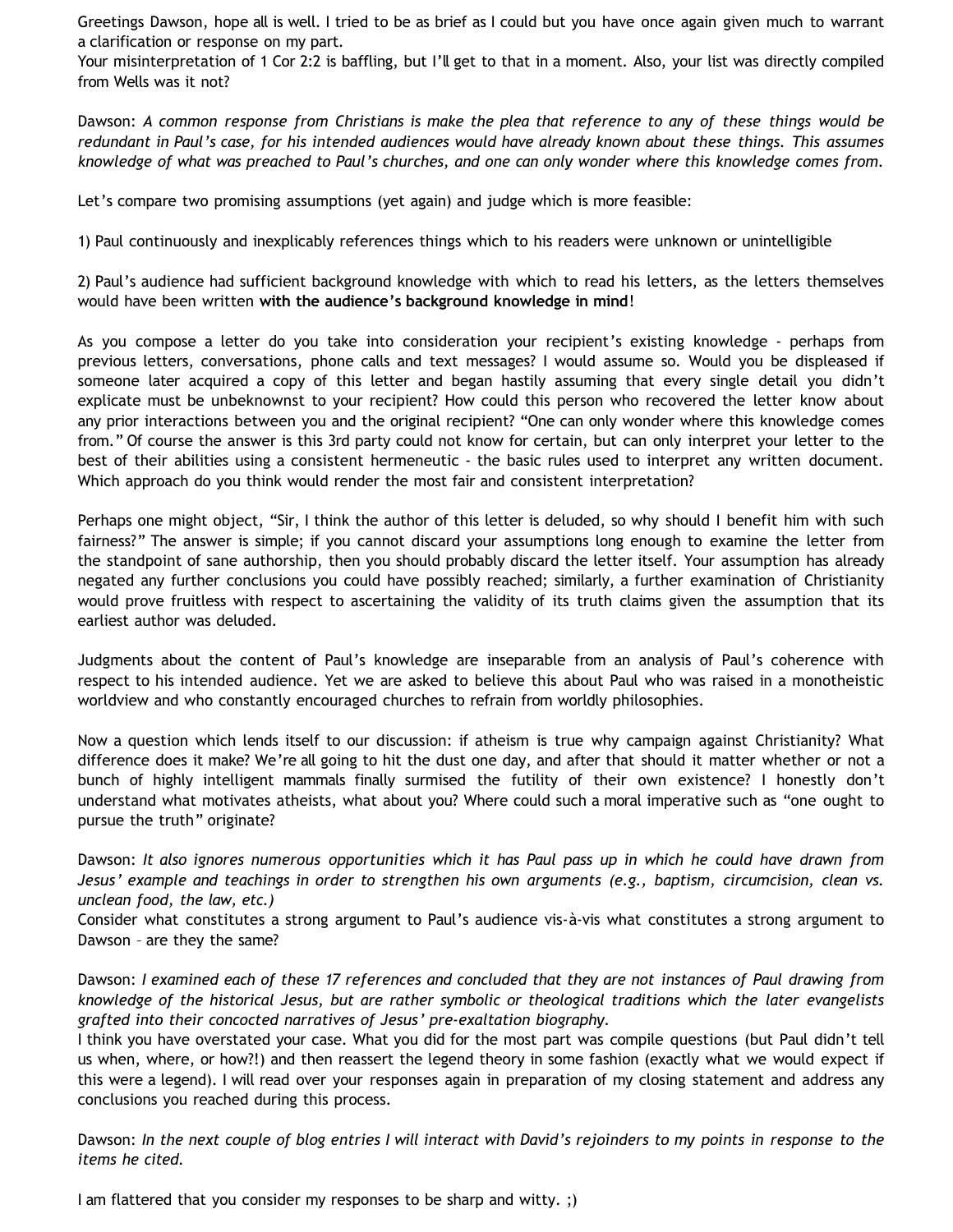Dawson: *Yes, I can see that David does have this problem.*

What makes you unable to engage in a rational discussion without throwing in little rhetorical jabs at your opponent's expense? Yet when I return the favor you characterize me as being juvenile and threaten to expel me from your blog. Is this fair or does your perspective grant a different interpretation to your behavior? Of course the question stands as to what motive such rhetoric could serve, if indeed your arguments possess the strength you attribute them. I see no need to insult you, because my worldview assigns you inherent value as a creature made in the image of God. Yet from your perspective, I see no reason why should respect me at all. Am I wrong?

Wells said :*silence on a topic does not prove ignorance of it; but a writer's silence is surely significant if it extends to matters obviously relevant to what he has chosen to discuss. And if we believe the gospels, there was much in Jesus' biography that would have been relevant to the disputes in which Paul was embroiled. (The Historical Evidence For Jesus, p. 31. Wells proceeds to identify a number of areas where Paul's silence is thus significant.)*

But remember the other constraint we have previously discussed: Paul's situation when writing the letters. Surely if we expect him to include all the relevant details (even if he knew them) we are assuming that he could have done this, but if he is writing during travel I think this assumption weakened significantly (I have studied a bit on ancient writing and how tedious this process was – nothing compared to the comfort you and I share with our word processors and office chairs). Indeed this point can be applied to Mark as well; may scholars believe that the hostile situation surrounding Mark during his authorship contributed to his brevity.

Dawson : *The apologist for literalist Christianity, however, seeking to defend its dogmas against the potent threat which Paul's blaring silences pose for them, tends toward the stance that Paul's letters to his budding churches are not analogous in their concern for Jesus to a book on transport systems in a historic German capital. But why wouldn't they be analogous to this? After all, Paul declared that he was "determined not to know anything..., save Jesus Christ, and him crucified" (I Cor. 2:2). And yet, in spite of this determination which Paul stresses, he never gives any indication of when Jesus was crucified, where he was crucified, or under what circumstances this event had allegedly taken place.*

I think you have entirely missed the point of "not to know anything…save Jesus Christ, and him crucified". Let's read what Paul has to say in the verse prior:

*1And I, when I came to you , brothers,\*n1.1 did not come proclaiming to you the testimony\*n1.4 of God with lofty speech or wisdom.*

Need I say more about this?

Wells: *It is sometimes contended that Paul is silent concerning what the gospels record as Jesus' biography simply because he was writing to people who did not need to be reminded of such matters. But why, then, does he again and again mention his death by crucifixion, with which, in terms of the case, they were equally familiar? And why do his many references to this event nevertheless give no indication of where, when, or under what circumstances it occurred? (The Historical Evidence For Jesus, p. 37)*

Paul mentions the crucifixion and resurrection because they are the central elements of his proclamation, indeed they provide underlying foundation of all thematic material in the Pauline corpus. Luke is probably the only New Testament writer who purposely sets out to give such a definitive historical context for Jesus' earthly ministry, so I would think this is more of a question about early Jewish literary habits and not Paul himself.

Dawson: *David then sought to reduce my position to a concise syllogism:*

I don't think you are making a deductive argument here Dawson, do you? I merely listed out the general premises which lend themselves to supporting your conclusion. There may be more premises out there, and these certainly do not guarantee the conclusion with 100% certainty, so I see no reason to think a syllogism has been presented – but feel free to provide your definition of syllogism if you feel I have misrepresented you. My point is that you have misrepresented my intentions for presenting those premises – it was merely an aid to understanding the overall meat of the discussion.

Regarding the alleged parallel or dependence between Paul's Christology and the mystery religions, observe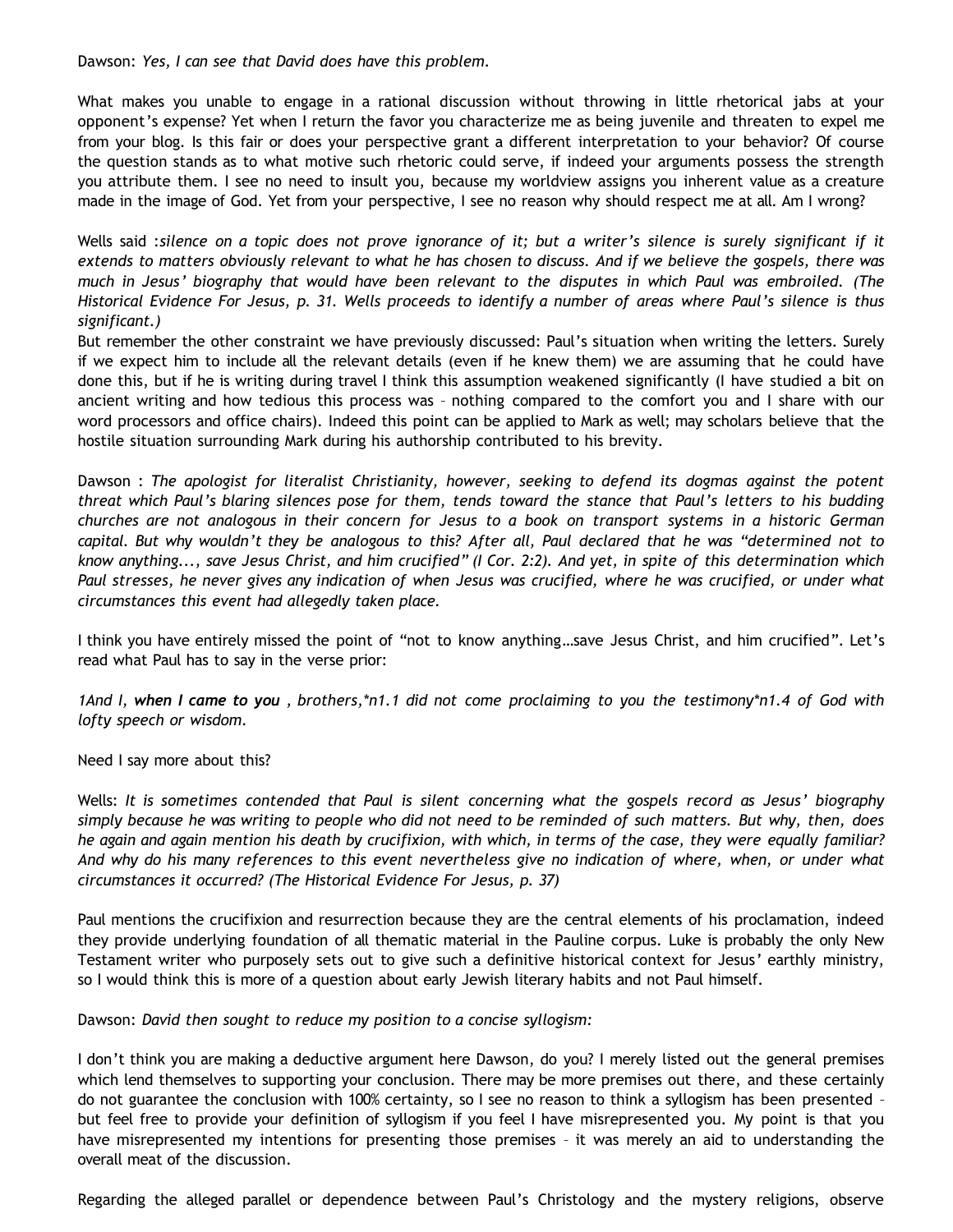Ronald Nash's on this point:

*"The best way to evaluate the alleged dependence of early Christian beliefs about Christ's death and resurrection on the pagan myths of a dying and rising savior-god is to examine carefully the supposed parallels. The death of Jesus is different from the deaths of the pagan gods in at least six ways. (1) None of the so-called savior gods died for someone else. The notion of the Son of God dying in the place of his creatures is unique to Christianity (see Hegel, Son of God pg 60). (2) Only Jesus died for sin. It is never claimed that any of the pagan deities died for sin. As Wagner observes, to none of the pagan gods "has the intention of helping men been attributed. The sort of death that they died is quite different… (See Wagner, Pauline Baptism pg 284). (3) Jesus died once and for all. In contrast, mystery gods were vegetation deities whose repeated death and resuscitation depict the annual cycle of nature. (4)Jesus' death was an actual event in history [I'm sure Dawson will think this is circular]…The incontestable fact that the early church believed that its proclamation of Jesus' death and resurrection was grounded upon what actually happened in history makes absurd any attempt to derive this belief from the mythical, non-historical stories of the pagan cults. (See W.K.C. Guthrie, Orpheus and Greek Religion, 2nd ed., pg 28). (5) Unlike the mystery gods, Jesus died voluntarily…Machen states, "Osiris, Adonis, and Attis were overtaken by their fate; Jesus gave his life freely away. The difference is stupendous; it involves the very heart of the religion of Paul" (Machen, Origin of Paul's Religion, pg 315). (6) And finally, Jesus; death was not a defeat but a triumph. Christianity stands entirely apart from the pagan mysteries in that its report of Jesus' death is a message of triumph. The New Testament's mood of exultation contrasts sharply with that of the mystery religions, whose followers wept and mourned for the terrible fate that overtook their gods (Nock, Early Gentile Christianity, pg 106). - The Gospel and The Greeks,* pg 160

In addition to the above, Nash brings out 8 major weaknesses that he finds in such attempts. I will only summarize them, and if any further discussion is desired I can flesh out the details:

1. The logical fallacy of false cause

2. Many alleged similarities are exaggerated or invented (e.g. trying to transfer semantics between Christian terminology and pagan terminology for words such as savior or baptism)

3. Chronological errors regarding the claims about early Christian syncretism. The alleged influences are very late according to the sources at hand.

4. Paul would not have borrowed from pagan religions. He was trained in strict Judaism (Phil 3:5) and even warned the Colossians against the very things some accuse him of (Col 2:8). Would Paul's enemies (the Judaizers) have quickly attacked him for such compromise?

5. Christianity is a monotheistic religion with a definitive body of doctrine.

6. Early Christianity was an exlusivistic faith.

7. Paul centered his gospel on the factuality of the resurrection (1 Cor 15:14: "And if Christ has not been raised, then our preaching is in vain and your faith is in vain.")

8. Chronologically speaking, it is probable that Christianity may have influences some mystery religions.

Dawson: *On the one hand, Christians want their supernaturalism, but then they want to play the numbers racket by inflating the odds so much that they blow up right in their faces.* Interesting digression.

*For instance, when Paul speaks of Jesus being "born of a woman" (Gal. 4:4), he noticeably leaves out the detail, common to both Matthew and Luke, that Jesus was born of a virgin. When Paul speaks about baptism, he does not mention the part about Jesus being baptized by John the Baptist. When he speaks about circumcision and other points of contention over the Law, he does not mention Jesus' conflicts with the Jewish leadership over observance of the law or his defiance of the Sabbath. I could go on, but these examples are sufficient to secure my point.*

The only point that you've secured is that Paul omits details; you have yet to demonstrate why he **would** have known these details or **should** have made them known to his audience. Simply asserting that it would have made his case stronger will not do, nor will pointing out that he should have included material since was relevant….the analogy to the underground railway completely ignores that Paul was writing under different conditions – namely when writing was much more tedious then our present tools afford.

Dawson*As have many others, David errs in assuming that the silences in the early epistles are exclusive to Paul. Wells draws the following point on this:*

Where have I assumed this? I don't recall any substantive discussion of the other early writers in our exchanges thus far.

Wells: *Outside the canon, 1 Clement, probably as late as the turn of the century, did not know the gospels...,*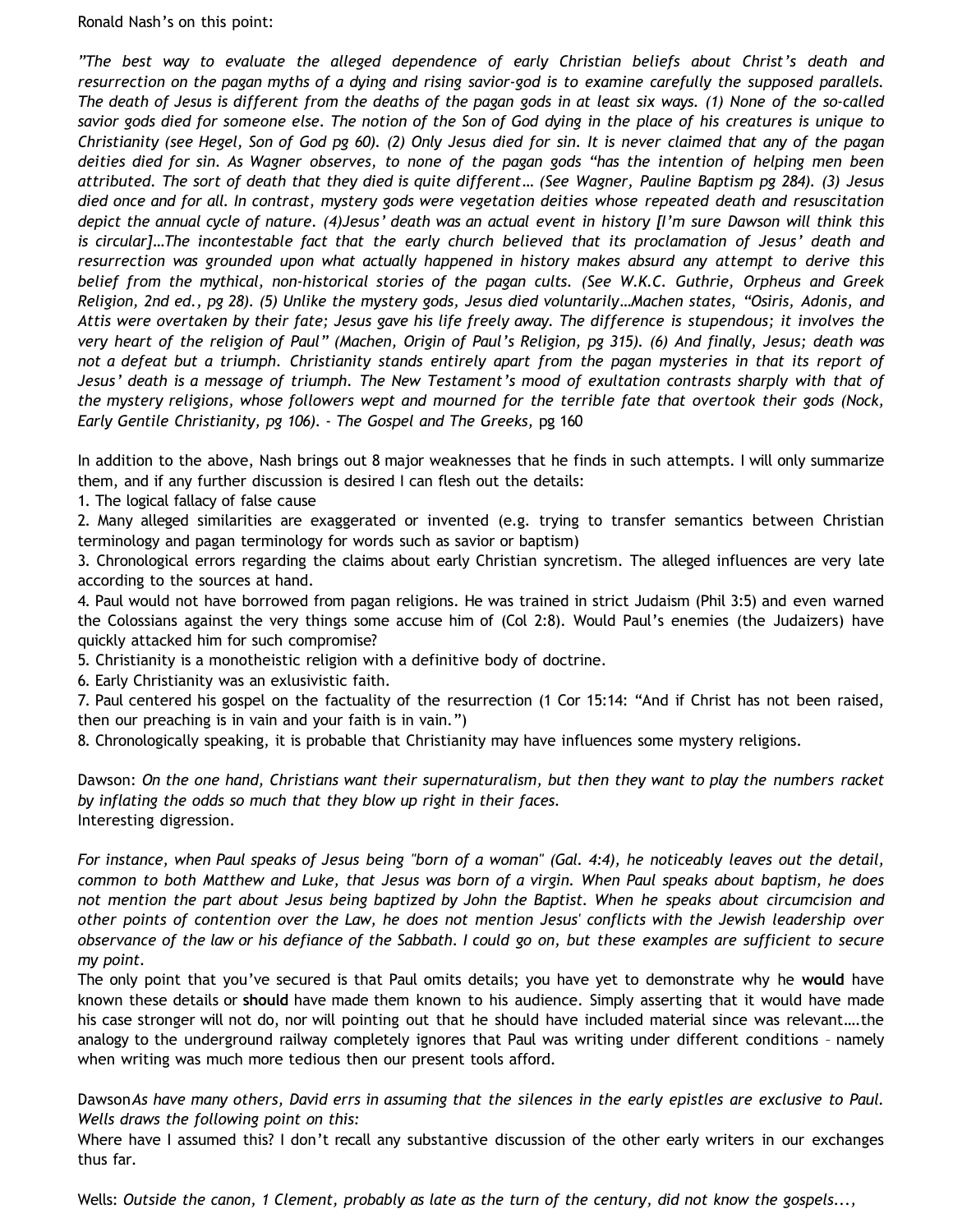Hmm, that seems like a serious error.

"the letter sent to the Corinthians church by Clement, bishop of Rome, about AD 96 - we find fairly certain quotations from the common tradition of the Synoptic Gospels, from Acts, Romans, 1 Corinthians, Ephesians, Titus, Hebrews, 1 Peter…" (F.F. Bruce, *The New Testament Documents, Are They Reliable?*,pg 13)

Some examples of allusion I found just skimming through the first epistle to the Corinthians.

"For it is to the humble-minded that Christ belongs, not to those who exalt themselves above His flock."

"We all, like sheep, had gone astray; each man had wandered from his path."

"42. The Apostles preached to us the Gospel received from Jesus Christ, and Jesus Christ was God's Ambassador. Christ, in other words, comes with a message from God, and the Apostles with a message from Christ. Both these orderly arrangements, therefore, originate from the will of God. And so, after receiving their instructions and being fully assured through the Resurrection of our Lord Jesus Christ, as well as confirmed in faith by the word of God, they went forth, equipped with the fullness of the Holy Spirit, to preach the good news that the Kingdom of God was close at hand."

"49. He who has love in Christ must observe the commandments of Christ." (where these commandments found) "to Him glory and honor and power and majesty and everlasting dominion, from eternity to eternity. Amen"

Dawson: *Since some later epistles, including both the canonical (yet pseudepigraphical) 2 Peter and the non-canonical epistles of Ignatius, do in fact contain references to the Jesus of the synoptic tradition, it is futile to argue that inclusion of such information goes against the "authorial intent" of the epistolary genre. Paul, for instance, tells us in I Cor. 2:2 that he was "determined not to know anything..., save Jesus Christ, and him crucified." And yet in all his letters where he is frequently speaking of Jesus and his crucifixion or resurrection, he never once mentions when it took place, where it took place, or the circumstances under which it transpired. It is hard to see how all these details would lie outside Paul's "authorial intent," given what he indicates regarding his intent.*

I think you are confused. An epistle is just a letter. You can't just group all letters together into a genre and insist the authorial intent be homogenous amongst them - once again reckless abandon with respect to an accurate handling of the New Testament documents. I have already shown elsewhere how your use of 1 Cor 2:2 is mistaken.

Dawson: *Let's get back to reality. The gospels ascribed to Matthew and Luke obviously took the gospel ascribed to Mark as their basic model. Apologetic attempts to dispel this fact quickly encounter their own futility.*

Uhh, where did I say anything about Markan priority being invalid? I can always step aside if you wish tirade against apologists other than myself; I hardly find it relevant or surprising that you dislike apologists.

Dawson: *This is misleading. While it may be the case that the authors of the gospels had different intended audiences in mind, it would not follow from this supposition that the general intent of their writing was different.*

No more than an acute unawareness (historically speaking) of the vast lacuna between the cultures of Greek, Roman, Jewish, and other Gentile audiences could persuade one to climb out on such a limb. The **intent** is the audience, and the content and style will differ with respect to that audience. You seem to think that I supposed "that the general intent of their writing was different," which is not what I said.

Dawson*It really beggars belief that Paul, anxious as he was to inculcate numerous ethical principles (such as ' judge not' and 'practise forgiveness'), knew that Jesus had taught them, yet did not appeal to his authority on such matters.*

Right so Paul claims to have a direct revelation from Jesus himself and thus claims apostolic authority, yet he should probably stake his claims in what Cephas and James told him of Jesus' ministry, **assuming** they told him something? If Jesus appeared to him why should he dictate an autobiographical sketch to Paul?

Dawson*But if this is conceded, we need to ask why wouldn't he have known of these things, if he were divinely inspired.*

Does divine inspiration guarantee comprehensive knowledge, or merely that knowledge which God deems sufficient for the task? Seems Paul's letters were pretty sufficient for jump starting the church up, no?

Dawson*Or, are we to suppose that he knew of these things, but deliberately refrained from mentioning them in*